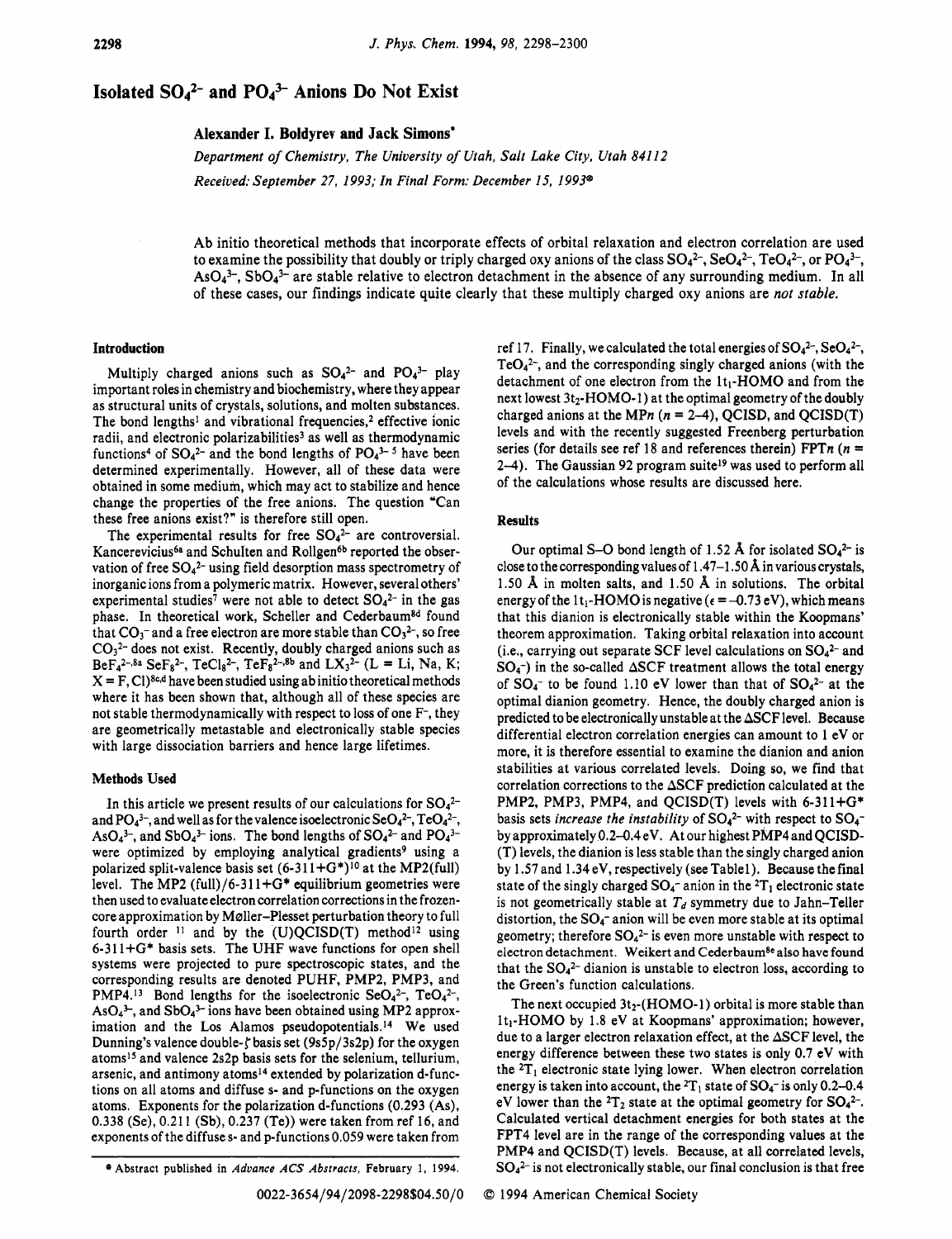**TABLE 1:** Calculated Vertical Electron Detachment Energies DE (eV)

| species     | MО              | $DEv$ Koopmans | DE <sub>v</sub> ASCF | $DE_v^{PMP2}$ | DE <sub>v</sub> PMP3 | $DEv$ <sub>PMP4</sub> | DE QCISD | DEVOCISD(T) |
|-------------|-----------------|----------------|----------------------|---------------|----------------------|-----------------------|----------|-------------|
| $SO_4^{-2}$ | $1t_1$          | $+0.73$        | $-1.10$              | $-1.60$       | $-1.13$              | $-1.57$               | $-1.10$  | $-1.34$     |
|             |                 |                |                      | $-1.17a$      | $-1.17^a$            | $-1.43a$              |          |             |
|             | 3t <sub>2</sub> | $+2.54$        | $-1.82$              | $-0.96$       | $-1.06$              | $-1.19$               |          |             |
|             |                 |                |                      | $-1.05a$      | $-1.05^a$            | $-1.19a$              |          |             |
| $SeO4-2$    | $1t_1$          | $+1.55$        | $-0.91$              | $-0.82$       | $-0.54$              | $-0.88$               | $-0.51$  | $-0.72$     |
|             |                 |                |                      | $-0.56a$      | $-0.56a$             | $-0.78a$              |          |             |
|             | 3t <sub>2</sub> | $+2.35$        | $-1.47$              | $-0.17$       | $-0.23$              | $-0.17$               |          |             |
|             |                 |                |                      | $-0.21a$      | $-0.21a$             | $-0.36a$              |          |             |
| $TeO4-2$    | $1t_1$          | $+2.11$        | $-0.47$              | $-0.26$       | $-0.03$              | $-0.42$               | $-0.12$  | $-0.20$     |
|             |                 |                |                      | $-0.06a$      | $-0.06a$             | $-0.31a$              |          |             |
|             | 3t <sub>2</sub> | $+2.40$        | $-1.25$              | $+0.55$       | $+0.05$              | $+0.21$               |          |             |
|             |                 |                |                      | $+0.09a$      | $+0.09a$             | $+0.10^{a}$           |          |             |
| $PO4-3$     | $1t_1$          | $-5.33$        |                      |               |                      |                       |          |             |
| $AsO4-3$    | $1t_1$          | $-4.33$        |                      |               |                      |                       |          |             |
| $SbO4-3$    | $1t_1$          | $-3.52$        |                      |               |                      |                       |          |             |

<sup>a</sup> DE<sub>v</sub> calculated according to Feenberg perturbation theory series (see text).

 $SO_4^2$  does not exist as a stable species, which agrees with most of the available experimental data.<sup>7</sup> Our findings do not preclude the possibility that  $SO_4^{2-}$  can exist as a short-lived resonance state, but there exists in our data no hint of such behavior.

On the basis of previous calculations,<sup>20</sup> it is known that when the distances between the electronegative ligands in closed shell multiply charged anions increase, the stability of the HOMO increases also. Therefore, we expect the HOMOs of both SeO<sub>42</sub>and  $TeO_4^2$  to be more stable than that of  $SO_4^2$ , and perhaps one of these dianions can survive in the free state. Indeed, the orbital energies of the HOMOs vary in this manner:  $SO_4^2$  (-0.73 eV),  $\text{SeO}_4{}^{2-}$  (-1.55 eV),  $\text{TeO}_4{}^{2-}$  (-2.11 eV). And at the Koopman's level both dianions are very stable with respect to electron loss.

The optimal bond length  $R(Se-O) = 1.678$  Å of free SeO<sub>4</sub><sup>2-</sup> is very close to the corresponding values in crystal salts:  $1.66 \pm$ 0.01 Å ((NH<sub>4</sub>)<sub>2</sub>SO<sub>4</sub><sup>21a</sup>), 1.654  $\pm$  0.021 Å (Na<sub>2</sub>SeO<sub>4</sub><sup>21b</sup>), 1.65  $\pm$ 0.01 Å  $(K_2SeO_4^{21c})$ , and 1.64 Å  $(Rb_2SeO_4^{21d})$ . The corresponding Te crystal salts  $Li_2TeO_4^{22a}$  and  $Na_2TeO_4^{22b}$  are not composed of  $TeO<sub>4</sub><sup>2-</sup> anions. Instead, the tellurium atoms occur in octahedral$ oxygen coordination in these salts. Our optimal bond length for TeO<sub>4</sub><sup>2-</sup>,  $R$ (Te-O), is equal to 1.839 Å.

Both  $\text{SeO}_4{}^{2-}$  and  $\text{TeO}_4{}^{2-}$  have local minima at the tetrahedral structure because all of the computed vibrational frequencies are positive  $(\text{SeO}_4^{2-} \nu_1(a_1) = 802 \text{ cm}^{-1}, \nu_2(e) = 310 \text{ cm}^{-1}, \nu_3(t_2) = 819$ cm<sup>-1</sup>,  $\nu_4(t_2) = 405$  cm<sup>-1</sup>; TeO<sub>4</sub><sup>2-</sup>  $\nu_1(a_1) = 738$  cm<sup>-1</sup>,  $\nu_2(e) = 250$ cm<sup>-1</sup>,  $v_3(t_2)$  = 744 cm<sup>-1</sup>,  $v_4(t_2)$  = 318 cm<sup>-1</sup>. All at MP2). Therefore, if we keep the number of electrons constant, these dianions are geometrically stable. However, when electron relaxation and electron correlation are taken into account, both  $\text{SeO}_4{}^{2-}$  and  $\text{TeO}_4{}^{2-}$  are not electronically stable with respect to removal of an electron from the  $1t_1$ -HOMO to produce a <sup>2</sup>T<sub>1</sub> final electronic state (see Table 1). Therefore, we conclude that both of these free doubly charged anions do not exist either.

An important consequence of these calculations is that even if a multiply charged anion is very stable at the Koopman's approximation level (as happens for  $TeO<sub>4</sub><sup>2-</sup>$ ), we should not trust these results. Electron relaxation and electron correlation are extremely important even for making qualitative predictions.

On the basis of results presented above for doubly charged anions, we did not expect that any of the triply charged  $PO<sub>4</sub><sup>3-</sup>$ ,  $AsO<sub>4</sub><sup>3-</sup>$ , and  $SbO<sub>4</sub><sup>3-</sup>$  ions could survive even as metastable species. Our computational results confirm these predictions; all three anions have very positive HOMO energies:  $+5.33$  eV (PO<sub>4</sub>3-), +4.33 eV (AsO<sub>4</sub><sup>3-</sup>), and +3.52 eV (SbO<sub>4</sub><sup>3-</sup>) at the corresponding optimal  $T_d$ <sup>(1</sup>A<sub>1</sub>) geometries with bond lengths  $R$ (P–O) = 1.599  $\AA$ ,  $R(As-O) = 1.750 \text{ Å}$ , and  $R(Sb-O) = 1.936 \text{ Å}$ , calculated at the MP2/LANL1DZ+  $d_{Te,0}$ +diff.s,p<sub>0</sub> level. Not only is the HOMO energy positive, but the energies of a few other occupied orbitals are also positive. Therefore, these free triply charged anions are not electronically stable. Our findings do not preclude the possibility that  $SO_4^2$ ,  $SeO_4^2$ , and  $TeO_4^2$  and triply  $PO_4^2$ ,

 $AsO<sub>4</sub><sup>3-</sup>$ , and  $SbO<sub>4</sub><sup>3-</sup>$  can exist as a short-lived resonance state, but there exists in our data no hint of such behavior.

The instability of the free doubly  $SO_4^2$ ,  $SeO_4^2$ , and  $TeO_4^2$ and triply  $PO_4^{3-}$ , As $O_4^{3-}$ , and Sb $O_4^{3-}$  charged ions studied here has important consequences. For example, in the thermochemical calculations of crystal energies for salts composed from these anions, one should not consider the anions as stable structural fragments, for the stable free fragment is actually the singly charged anion. Moreover, the structural parameters, harmonic frequencies, force constants, and other molecular properties for these doubly and triply charged anions should not be attributed not to the free anions but to anions in the crystal field that acts to stabilize the electronic state of the ion.

Acknowledgment. This work was supported in part by the Office of Naval Research and the National Science Foundation, Grant No. CHE9116286.

## **References and Notes**

(1) (a) Larson, A. C. Acta Crystallogr. 1965, 18, 717. (b) Mc Ginnety, J. A. Acta Crystallogr. 1972, B28, 2845. (c) Catti, M.; Ferraris, G.; Ivaldi, G. Acta Crystallogr. 1979, B35, 525. (d) Ohno, H.; Fukukawa, K. J. Chem. Soc., Faraday Trans 1 1978, 74, 785. (e) Miyake, M.; Okada, K.; Iwai, S.-I.; Ohno, H.; Furukawa, K. J. Chem. Soc. Faraday Trans. 1 1979, 75, 1169. (f) Caminiti, R. Chem. Phys. Lett. 1983, 86, 214; 1983, 96, 390.

(2) (a) Wu, G. J.; Frech, R. J. Chem. Phys. 1977, 66, 1352. (b) Griffiths, T. R.; King, K. J. Chem. Soc. Faraday Trans. 1 1981, 77, 2673. (c) Perrot, 1.; Rothschield, W. G. J. Mol. Struct. 1982, 80, 367. (d) Adams, R. W.; Nuller, K. A.; Dowing, H. D. J. Opt. Soc. Am. 1982, 72, 893. (e) Alvares, S.; Tabacik, V.; Cazabo, J. J. Mol. Struct. 1984, 106, 293.

(3) Iwadate, Y.; Mochinaga, J.; Kawamura, K. J. Phys. Chem. 1981, 85, 3708

(4) (a) Cox, J. D.; Drowart, J.; Hepler, L. G.; Medvedev, V. A.; Wagman, D. D. J. Chem. Thermodyn. 1977, 9, 705. (b) Cox, J. D.; Drowart, J.; Hepler, L. G.; Medvedev, V. A.; Wagman, D. D. J. Chem. Thermodyn. 1978, 10, 903

(5) (a) Mootz, D.; Wunderlich, H. Acta Crystallogr. 1970, B26, 1826.<br>(6) (a) Mootz, D.; Wunderlich, H. Acta Crystallogr. 1970, B26, 1826.<br>(6) (a) Kancerevicius, A. Liet. Fiz. Rinkinys 1975, 15, 215. (b) Schulten,

(6) (a) Kancerevicius, A. Liet. Fiz. Rinkinys 1975, 15, 215. (b) Schulten,<br>H.-B.; Rollgen, F. W. Org. Mass Spectrom. 1975, 10, 649.<br>(7) (a) Kudin, L. S.; Gusarov, A. V.; Gorokhov, L. N. Teplofiz. Vys.<br>Temp. 1973, 11, 59. Beig. 1979, 30, 113. (1) Ott, K. H.; Koligen, F. w.; Zwinselman, J. J.; Fokkens, R. H.; Nibbering, N. M. M. Org. Mass Spectrom. 1980, 15, 419. (g) Ganjei, J. D.; Colton, R. J.; Murday, J. S. Int. J. Mass Spectrom. Ion Phys E. B.; Vovk, O. M.; Sidorov, L. N. Teplofiz. Vys. Temp. 1986, 24, 562.

E. B.; Vovk, O. M.; Sidorov, L. N. *1 epiojiz. vys. 1emp.* 1200,  $\alpha$ <sup>4</sup>, 302.<br>
(8) (a) Weikert, H.-G.; Cederbaum, L. S.; Tarantelli, F.; Boldyrev, A.<br>
I. Z. Phys. 1991, D18, 299. (b) Boldyrev, A. I.; Simons, J. J. Chem. Heidelberg, Heidelberg, 1993.

(9) Schlegel, H. B. J. Comput. Chem. 1982, 3, 214.